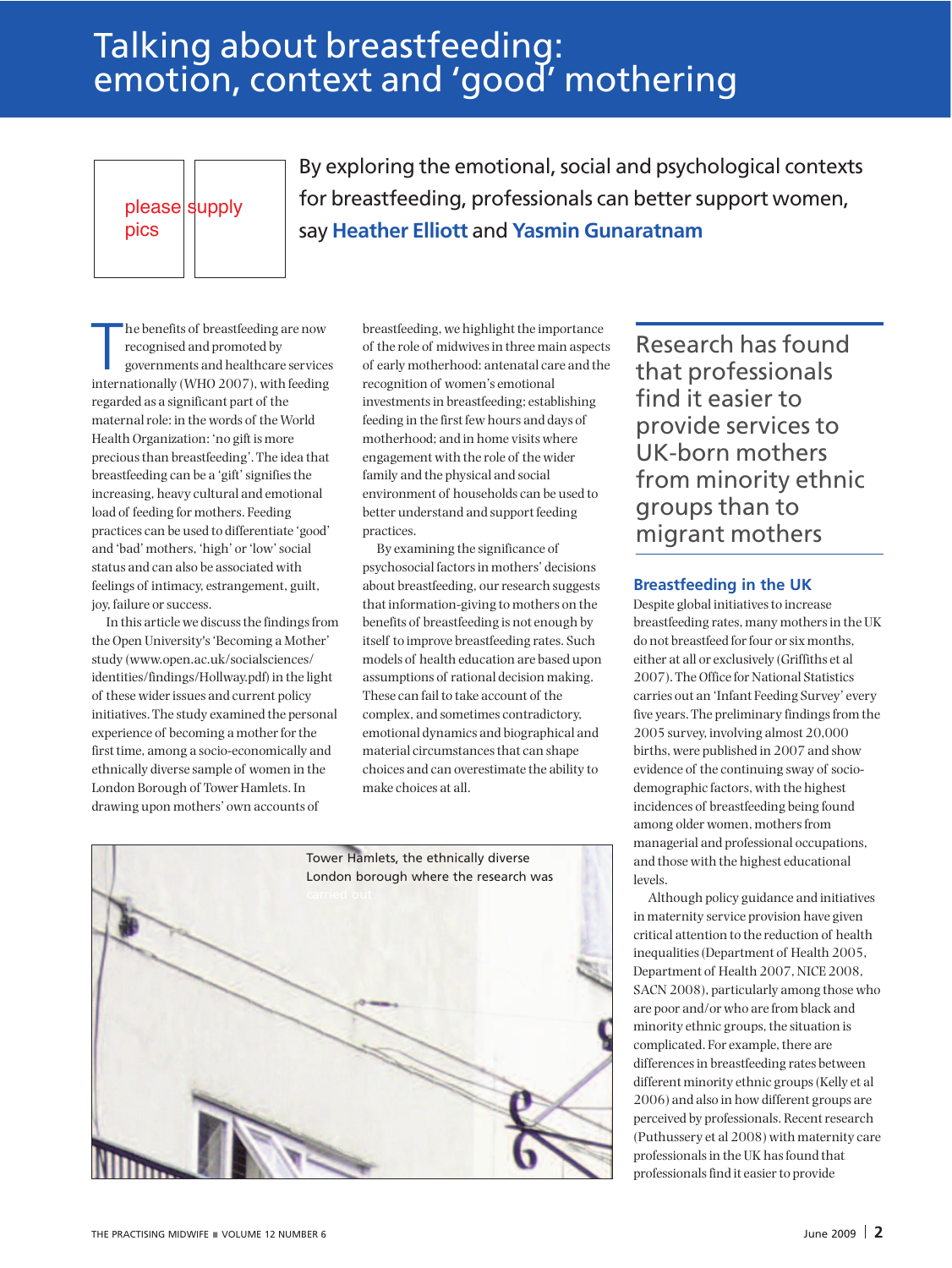# Talking about breastfeeding: emotion, context and



services to UK-born mothers from minority ethnic groups than to migrant mothers; this echoesthe finding that migrant mothersto the UK have relatively poor maternal and neonatal outcomes(Lewis 2007).

Research on ethnicity and breastfeeding also shows complex relations between maternal characteristics and breastfeeding. At a general level, women from minority ethnic backgrounds are lesslikely to have discussed breastfeeding with a

Midwife; they are, however, significantly more likely to initiate breastfeeding and to exclusively breastfeed after birth (Redshaw et al 2007). Using data from the longitudinal 'Millennium Cohort Study' of nearly 19,000 babies acrossthe UK, Griffiths et al (2007) examined the characteristics of mothers who either discontinued breastfeeding or introduced solids before their infant was aged four months. The results show that:

*After adjustment for maternaleducation, socio-economicstatus,employment, age,*



*Figure 1:* **Ethnicity of the sample mothers (n=19)**

*parity and lone parenthood, mothersfrom mostethnic minority groups, including 'other whites' butexcluding Pakistani and Bangladeshi mothers, werelesslikely to stop breastfeeding beforefour monthsthan white mothers. Mothers who returned to work beforefour months were morelikely to discontinue breast-feeding early, as werelone mothers and those who introduced solids beforefour months.* (p.959)

Such findings are valuable because they represent something of the inter-related impact of demographic factors, as well as the individual situations of mothers such as whether they are working or are lone parents. However, there are also experiences that cannot be represented by statistics, such asthe trauma of birth, or how social and familial networks can affect feeding. A strength of qualitative research is that it can provide insight into the detail and meaning of such statistically hidden experiences, through a more in-depth engagement with feeding in the context of women'slives.

## **The study**

The 'Becoming a Mother' project was concerned with better understanding how women make sense of the identity transition involved in becoming a mother for the first time. The project was led by Professsors Wendy Hollway and Ann Phoenix, with Dr Cathy Urwin asresearch consultant, and was based at the Open University.The research was particularly interested in the social and emotional content of maternal identities, and how these are affected by social differences such as ethnicity, culture, socio-economic status and faith. In recruiting women to oursample, we aimed to reflect the ethnic and class mix of Tower Hamlets*(see Figure 1)*. However, because we were using in-depth qualitative interviews and were concerned with the detail of both what women said and how they said it, we did not include women who were not fluent in English. This meant that mothers from newly arrived migrant groups, and those who had migrated on marriage, were not included in the research.

All the women in oursample had given birth in the same hospital within the same six-month period in 2005/06. Each of the There are experiences that cannot be represented by statistics, such as the trauma of birth, or how social and familial networks can affect feeding

#### 19 women gave three

Unstructured, in-depth interviews over a 12-month period: the first eitherin the last trimester of pregnancy  $(N = 10)$  or a few weeks after birth  $(N=9)$ ; then twice after the baby was born, at four to six months and 12 months.

The interviews were supplemented by two other methods: psychoanalyticallyinformed observation of six of the 19 mothers(see Urwin 2007) and two focus groups with Bangladeshi (N=6) and white British (N=3) mothers. When the study had been completed, emerging findingsfrom the project were shared with local health professionalsin two discussion groups, consisting of health visitors, midwives, Sure Start workers and family therapists.

#### **Tower Hamlets – the study site**

The population of Tower Hamletsis ethnically, culturally and socially diverse. Fifty-one percent of the local population is white, from a variety of ethnic groups, with Bangladeshi people constituting the largest ethnic minority group – 33 per cent (Office for National Statistics 2001). Most Bangladeshis are Muslim by religious background, with 36 per cent of theTower Hamlets population categorising themselves as Muslim in the 2001 census. Many Bangladeshi young people are British born, as are some of their parents. Bangladeshi populationsin the UK are characterised by high levels of ill health, low educational achievement, unemployment and poverty (Salway et al 2007).

During the study period (2005-2008), Tower Hamlets wasinvesting in early-years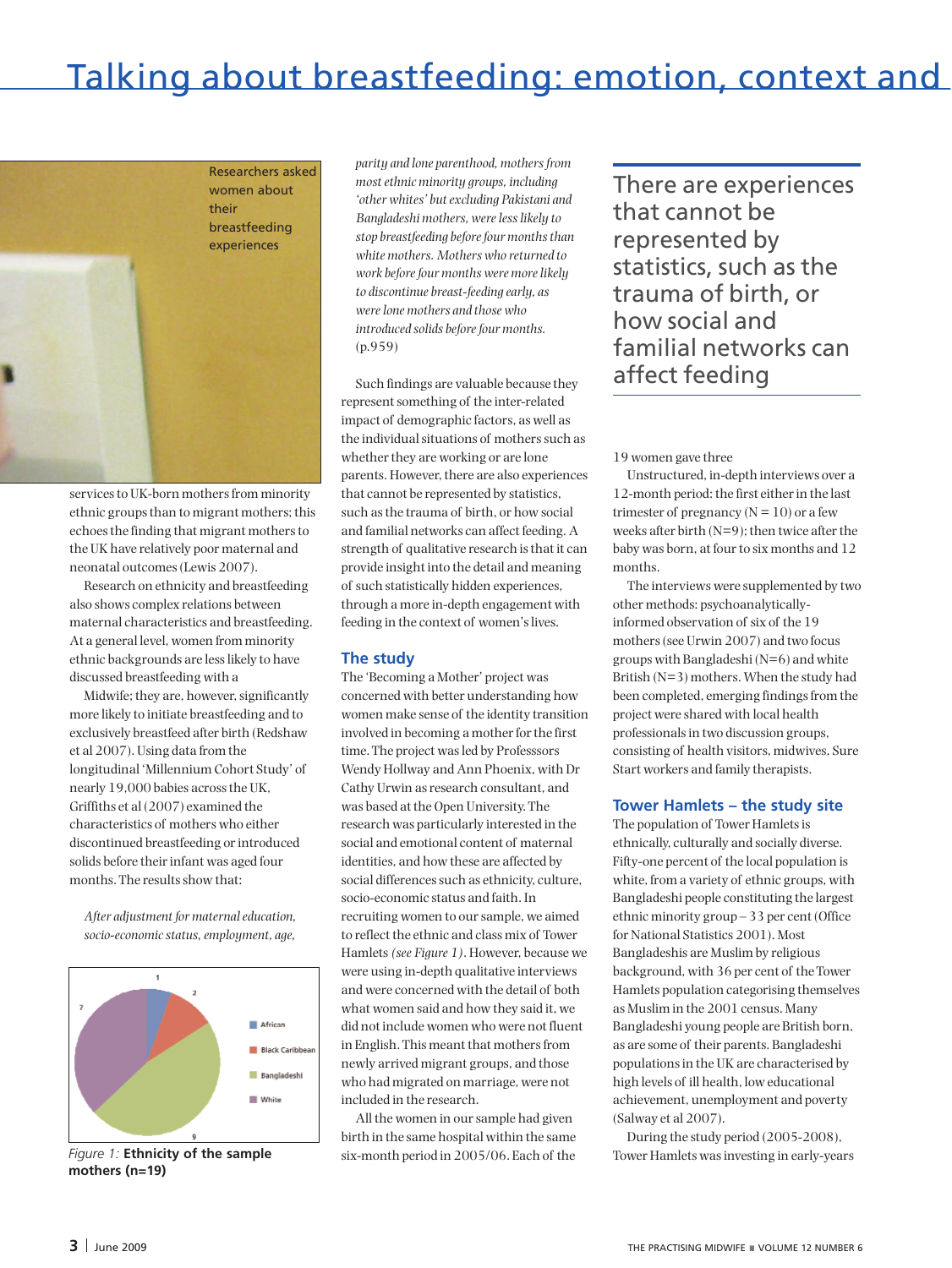# 'good' mothering

services and the specific need to improve local maternity services was recognised (Tower Hamlets PCT and Barts andThe London NHSTrust 2007). Breastfeeding support was a core part of the extensive Sure Start programmesin the area. At 81 per cent, the breastfeeding initiation rate is higher than the national average (78 per cent ) and there has been a statistically significant shift from mixed to exclusive breastfeeding among Bangladeshi women living in Sure start areas.The UNICEF UK Baby Friendly Initiative co-ordinates consistent support for breastfeeding across community and hospital maternity services in the borough – a key need identified in our fieldwork. By exploring the emotional, social and psychological contexts for breastfeeding, including some women's difficult experiences, our intention is to highlight how professional interventions can be received. Often when breastfeeding was going smoothly it attracted little comment and there waslittle need for further professional support.

## **Antenatal support: intentions and imaginings**

The importance of antenatal information and advice for breastfeeding is recognised in the UK (SACN 2008), where information is recommended at 10 and 36 weeks(NICE 2008). Our antenatal interviews with women showed that feeding was often a theme in how they imagined themselves as mothers, which suggests that there can be significant emotional investments in feeding. Such emotional investments and their effects can be influenced by the congruence orincongruence between health education literature, social and cultural beliefs and social networks. For example, some of the Bangladeshi Muslim motherstalked about breastfeeding in the context of its value as a part of a mother's role within Islam. However, many younger Bangladeshis are more religiousthan their parents or grandparents, and there are also intergenerational differencesin breastfeeding practices, so that Bangladeshi mothersin oursample also experienced pressure to bottle-feed from older, more experienced mothers who had bottle-fed their children.

For women such as Hannah, a white-

British, working-class mother, messages about the health value of breastfeeding were compromised by her social knowledge and experience. Although she was aware of the benefits of breastfeeding from her reading. she told the interviewer: "I don't know anyone who breastfed. My mum's bottle fed

Some of the Bangladeshi Muslim mothers talked about breastfeeding in the context of its value as a part of a mother's role within Islam

everyone."The Infant Feeding Survey (Bolling et al 2008) found that social networks play a significant role in feeding; mothers whose friends mostly formula-fed were more likely to have given up in the first two weeks(29 per cent) than those whose friends mostly breastfed (9 per cent).

#### **Establishing feeding: the early hours and days**

Labour and the immediate postnatal period are times of emotional vulnerability for women, when interventions from midwives and others are particularly significant.

Adowa, a West African mother, described a student midwife as her'saviour' during her traumatic and bewildering labour because she held Adowa's hand and stayed with her until her son was born. This reminds us that acknowledgement of women's vulnerability and consistency of support can be critical to a positive birthing experience.This was also true of aftercare. Indeed, women reported finding it particularly hard to tolerate inconsistent messagesfrom health professionals about breastfeeding, as Sylvia's story illustrates.

Sylvia had a difficult pregnancy, plagued by health problems, followed by a complicated birth. Her son had difficulty feeding and a consultant had impressed upon herthe importance of ensuring that he consumed a specified volume of milk regularly. Exhausted after an emergency caesarean and anxious about her baby,

Sylvia describes her encounter with a breastfeeding counsellor:

*I'd had no sleep for about 24 hours, and shecame over and did this wholething about "You must breastfeed. Do you want meto come over and explain breastfeeding to you,etc.?" And I'd had all that done by someoneelse, and that wasfine, but I felt quite bad becausethe breastfeeding wasn't working, but I knew that actually the most important thing wasthat he gotenough milk, and that hejust got fed. And shesaid to me, "You do need to be breastfeeding, becausethat gives you a strong bond with yourson." And Ireally felt like going, "Don't, just don't tell methat Ican't have a bond with my child...It is part, but that's not the only reason you arecloseto your mother".*

Sylvia's words convey some of the difficulty of being in the grip of competing advice. At one level, Sylvia 'knew' from the advice she had received from her antenatal classes, her copious reading and from the hospital breastfeeding counsellor how valuable breastfeeding is for babies. Yet she also 'knew' from her consultant that, without regular feeds, her son could become ill and that her attempts to breastfeed were failing. Her distress was still raw when she talked about this incident six months later, as was her disappointment at the loss of the mother she had wanted to be:

*I* wanted to be that really natural *breastfeeding mother. But you find there areso many thingsthat actually you think you can control, but you can't.*

In contrast to information about breastfeeding, Sylvia had not easily been able to find information about bottle-feeding (see also Crossley 2009). This further exacerbated her anxiety about feeding and her guilt about not doing the best for her son. Sylvia's comment reflects how painful it was for some mothers who were not able to give birth or feed their babies in the way they had imagined and how such experiences can colour their ongoing experience of motherhood.Yet the difficult emotions underlying such experiences can remain unrecognised (Crossley 2009).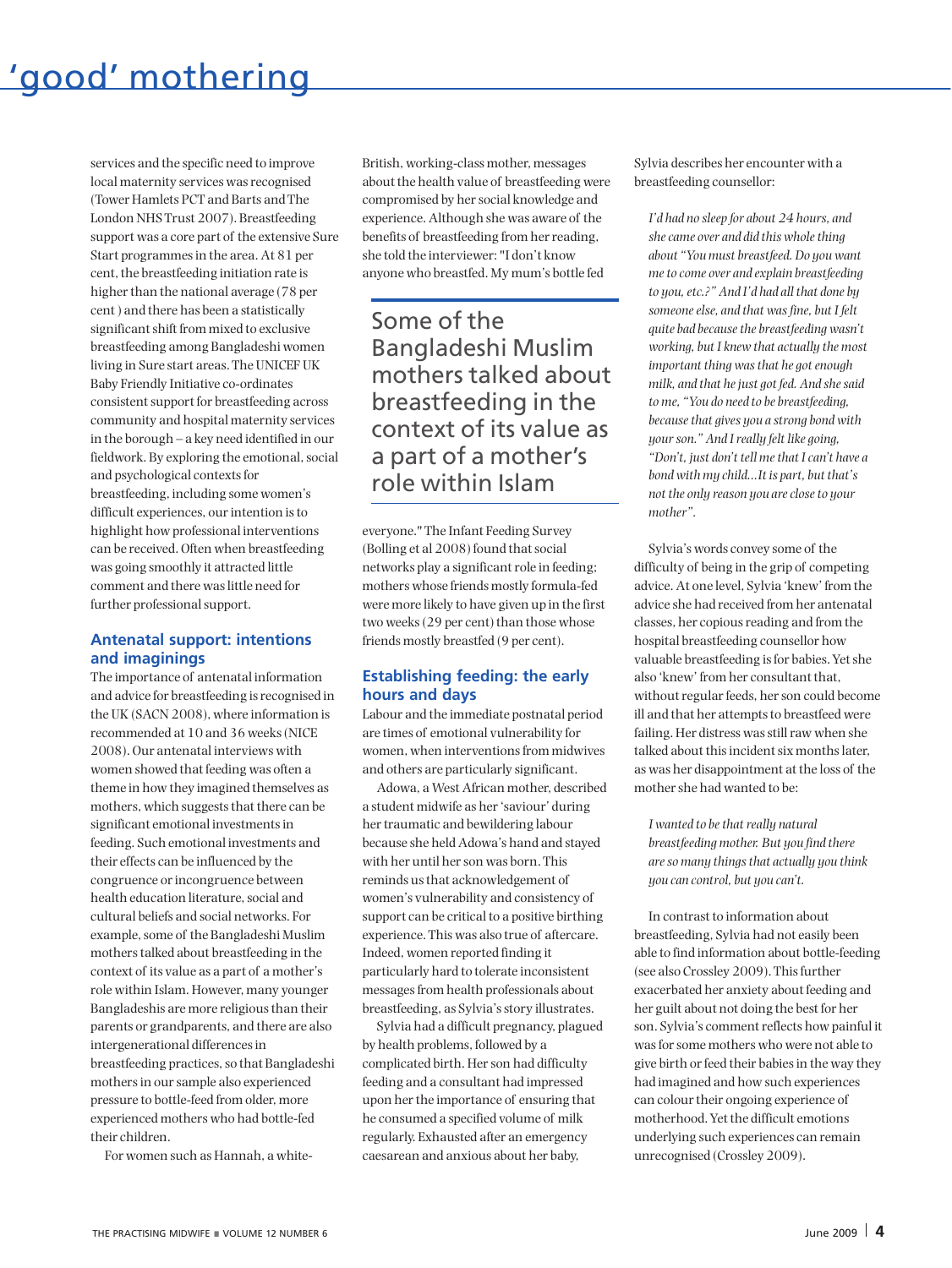Conversely, positive birth and/or feeding experiences could galvanise women for future difficultiesin motherhood. Liyanna, <sup>a</sup> Bangladeshi woman, had been determined to breastfeed, despite <sup>a</sup> chronic illness. Liyanna was convinced of the health benefits for her baby and also saw breastfeeding as a part of her Islamic duties as <sup>a</sup> mother. Six months after <sup>a</sup> difficult birth, during <sup>a</sup> time beset with family tragedies, Liyanna commented that breastfeeding was'the one thing she felt good about'.

## **The home context**

The data we have presented above illustrate some of the internal conflicts associated with breastfeeding: how <sup>a</sup> new mother reconciles competing messages, anxiety about her body not performing, letting her baby down, the tensions between doing what is best for her baby and tolerable for herself.

Nonetheless, we found that, despite the emphasisin health policy on the individual women's choices around feeding, decisionmaking isrelational. Breastfeeding is negotiated in the domestic contextsin which new mothers find themselves. These contexts, along with their associated supports and constraints, vary enormously and midwives have to attune themselves quickly to different household circumstances. (This was particularly true of ourresearch site, which wassocioeconomically and culturally diverse). For some of oursample, the first few weeks were spent alone or with <sup>a</sup> partner. While representing <sup>a</sup> chance to get to know the baby, this could also be an isolated and exhausting time. Adowa contrasted the support she would expect in her home country unfavourably with the UK:

*You have to manage because nobody is ready to help* ... Back home is not like that; *you have <sup>a</sup> lot of visitors, people arethere to help you to do your housethings and stuff. But hereit is between you and your partner.*

Others returned from hospital to live with, or close to, extended families.This was particularly true of white and African

Caribbean working-class women and Bangladeshi women, with the majority of the latter living with their own or their

When family members were actively involved in childcare, they felt they had a legitimate voice in feeding 'choices' that are so often represented as a mother's sole responsibility

husbands' extended families. Leanne, <sup>a</sup> white mother who was single, recounted how both her mother and father had taken holiday from work to help her with the baby in the first couple of weeks.The description that Silma, <sup>a</sup> Bangladeshi women, gives of her homecoming from hospital made it clear how wholeheartedly her daughter was welcomed into the family; she also hints at the claims that extended family members felt in her daughter's upbringing:

*When I wascoming out of thecar, they were all at the door... And my sister-inlaw,shecame and picked the baby up, and they were video recording and taking pictures of her, walking homeforthefirst time.*

In many cases, being part of <sup>a</sup> large family meantsupport with everyday care while women rested and breastfeeding was established. However, living in extended families involved negotiating new family and housing situations which were often extremely overcrowded.The domestic labour involved in large households is demanding, and finding time and privacy to feed could be challenging.

Further, when family members were actively involved in childcare and /or sharing <sup>a</sup> home, they felt they had <sup>a</sup>

legitimate voice in feeding 'choices' that are so often represented as a mother's sole responsibility.This could be particularly difficult when family beliefs about feeding conflicted with official health guidance. Again, women found themselvestrying to resolve conflicting advice and recruiting health professionals, friends or other family members to support their position. Fareena, <sup>a</sup> Bangladeshi mother, commented:

*Istarted weaning at SIX months, although I was pressured into weaning at four months by various people… My sistersin law, they'relike, "We'veraised kids and we've doneit" and Isaid "Well, he's my son I want to raise him how I want to"… I'm glad my husband was on my side, otherwiseI would havefound it very difficult … I felt asthough people were trying to suggest…I wasn't <sup>a</sup> good mother.*

Even when the influences of others were less direct, decisions about breastfeeding involved weighing up the impact of feeding choices on other relationships. For example, Sarah, <sup>a</sup> white mother, described how her relationship with her husband improved when she stopped breastfeeding:

*When I did stop the breastfeed I went through the usual guilt thing [of] why am Istopping … but I'm sure he'd preferto have <sup>a</sup> happy mum and <sup>a</sup> mum that has <sup>a</sup> relationship* with his dad, rather than a *mum that's basically tired.*

#### **The wider world**

Initiating feeding takes place in hospital and domestic contexts, but sustaining breastfeeding involves negotiating public spaces. Women expressed embarrassment about feeding outside the home and some took painsto avoid this. Justine, an African Caribbean mother, commented: "I don't like getting my breasts out in public". Practical advice about appropriate clothing for discreet feeding (for example, wearing tops which could be lifted rather than unbuttoned) and local baby-friendly places proved invaluable. Working and institutional spaces were also experienced as inflexible. For example, one mother who was at college gave up breastfeeding after two